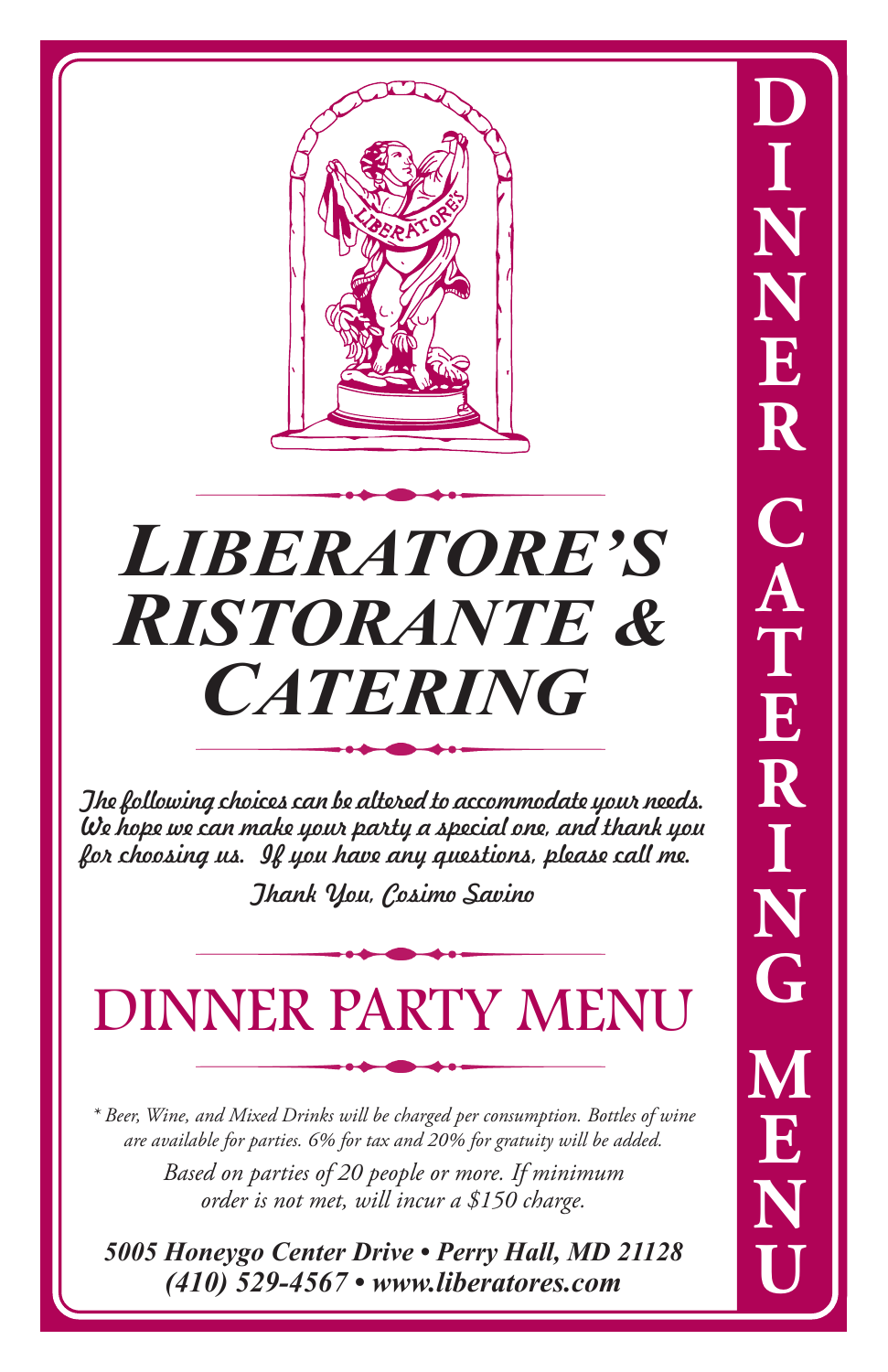### SERVED DINNER CHOICES

**SERVED PARTY MENU #1 ................\$31.95 PER PERSON** *Appetizers:* Bruschetta and Mini Meatballs in Marinara Sauce *Bread and Butter / House Salad / Choice of Entrees:*

**SPAGHETTI WITH SHRIMP SAUCE** A generous portion of shrimp sauteed in marinara over spaghetti

> **RIGATONI VODKA SAUCE** Spicy pink cream sauce topped with fresh spinach

**CHICKEN MARSALA** Sauteed with mushrooms and served with a side of pasta

**SAUSAGE AND PEPPERS** Simmered with marinara and onions and served over spaghetti

> *Choice of Desserts:* Homemade Chocolate Oreo or Coconut Cake

**SERVED PARTY MENU #2 ................\$36.95 PER PERSON** *Appetizers:* Fried Calamari and Bruschetta *Bread and Butter / Caesar Salad / Choice of Entrees:*

**CHICKEN GIOVANNI** Sauteed in a light wine sauce with spinach and mozzarella cheese

**VEAL PARMIGIANA** Prepared traditionally and served with a side of pasta

**SHRIMP SCAMPI** Sauteed in a garlic wine sauce served over linguine

**CRAB RAVIOLI** Cheese filled ravioli topped with jumbo lump crab meat in a creamy rosé sauce

> *Choice of Desserts:* Homemade Chocolate Oreo, Coconut Cake or Cannoli

**SERVED PARTY MENU #3 ................\$41.95 PER PERSON**

*Appetizers:* Crab Dip, Bruschetta and Fried Calamari *Bread and Butter / Liberatore's Salad / Choice of Entrees:*

> **NEW YORK STRIP** 14 oz. Served with vegetables and mashed potatoes

**SALMON NICOLA** Fresh salmon baked in butter basil served over creamy parmesan risotto

**CHICKEN GIOVANNI** Sauteed in a light wine sauce with spinach and mozzarella cheese

> **SHRIMP SCAMPI** Sauteed in a garlic wine sauce served over linguine

*Choice of Desserts:* Homemade Chocolate Oreo, Tiramisu or Cannoli